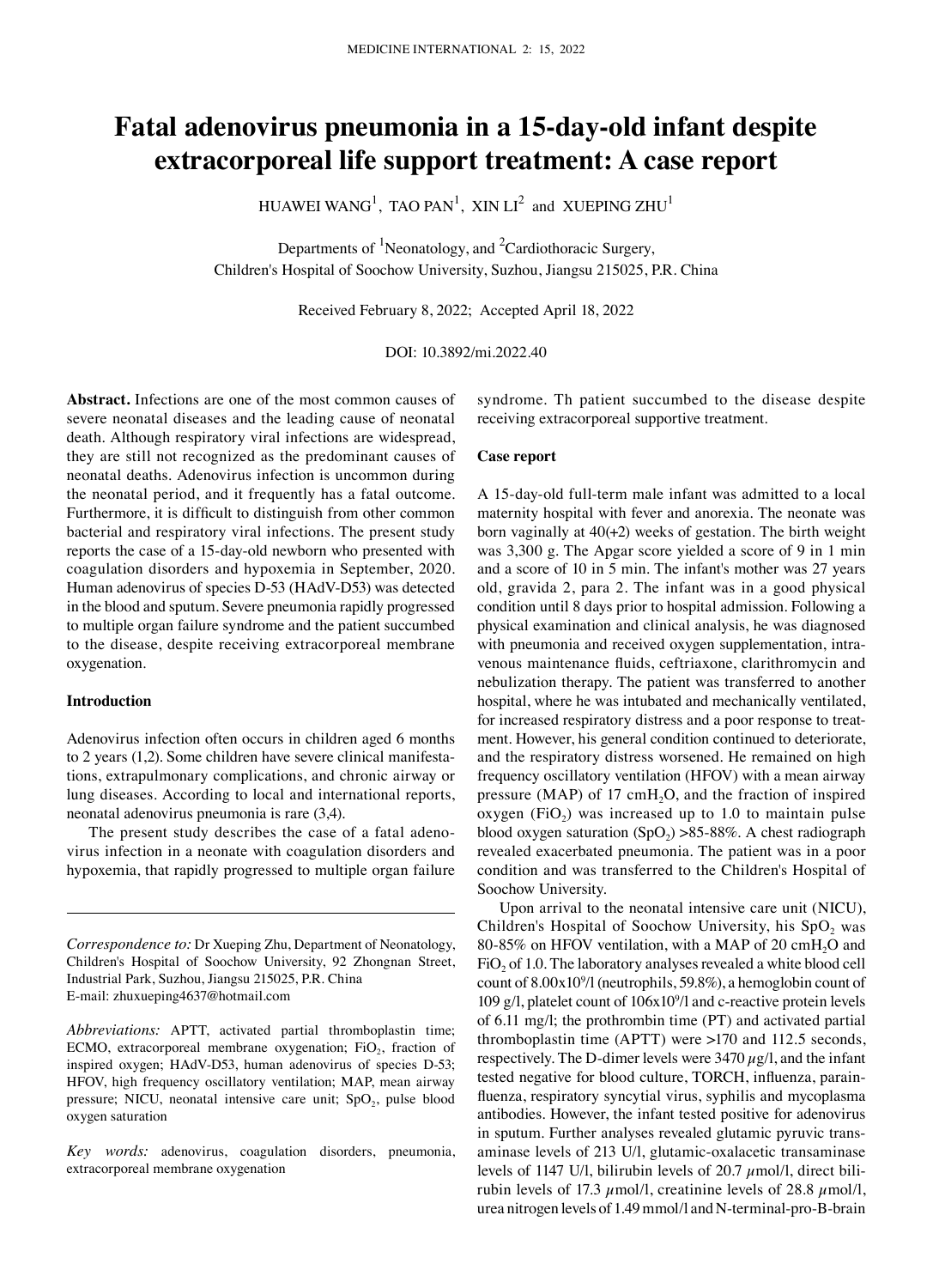

Figure 1. (A) First chest radiograph after the patient was admitted to the neonatal intensive care unit. (B) Chest radiograph after the patient received extracorporeal membrane oxygenation. L, left.



Figure 2. Cranial ultrasonography imaging results of the patient at 11 days of extracorporeal membrane oxygenation. (A) Left parasagittal scan illustrating the large echo-density in the basal ganglia. (B) Coronal scan illustrating the large echo-density the choroid plexus. (C) Right parasagittal scan illustrating the large echo‑density in the basal ganglia.

natriuretic peptide levels of >35,000 pg/ml. The humoral immune indices were as follows: Complement C3, 0.61 g/l; complement C4, 0.07 g/l; IgA, 0.95 g/l; IgG, 11.53 g/l; and IgM, 1.3 g/l. The cellular immune indices were: CD3<sup>+</sup> cells, 76.5%; CD4+ cells, 52.3%; CD8+ cells, 23.3%; CD4+ /CD8+ cells, 2.2%; CD19+ and CD23+ cells, 1.9%. After 1 day, the patient continued to have low oxygen saturation levels. His oxygenation index was 95 (MAP x  $FiO_2$  x100/PaO<sub>2</sub>), which lasted for  $>4$ , and MAP increased to 30 cmH<sub>2</sub>O. At 3 days following his hospital admission, extracorporeal membrane oxygenation (ECMO) was administered (Fig. 1A). The patient was placed on veno-arterial ECMO to comply with a lung protective ventilation strategy and prevent the progression of pneumomediastinum. The medical practitioner inserted a 14F drainage cannula into the right internal jugular vein and an 8F return cannula into the right common carotid artery. Following cannulation, the blood flow of ECMO was titrated

to 0.48 l/min to achieve optimal gas exchange (Fig. 1B). The patient received heparin for anticoagulation, maintaining the activated clotting time between 180‑220 sec and the APTT between 60‑80 sec. The ultra‑protective strategy was used for mechanical ventilation using the pressure control ventilation model with a peak inspiratory pressure of 15 cm $H_2O$ , positive end expiratory pressure of  $4 \text{ cm}H_2O$ , a respiratory rate of 15/min and a FiO<sub>2</sub> of 30%. The patient's respiratory function and coagulation function progressively deteriorated. Diagnostic bronchoscopy with broncho‑alveolar lavage fluid collection was performed on day 3 of ECMO, and adenovirus was identified. Peritoneal dialysis was performed on day 3 of ECMO, following which the patient experienced hypotension and oliguria. During this period, the patient was administered a large dose of noradrenaline  $(0.5 \ \mu g/kg/min)$  and anti-inflammatory drugs (methylprednisolone, 3 mg/kg/day). Bilateral closed thoracic drainage was performed on day 5 of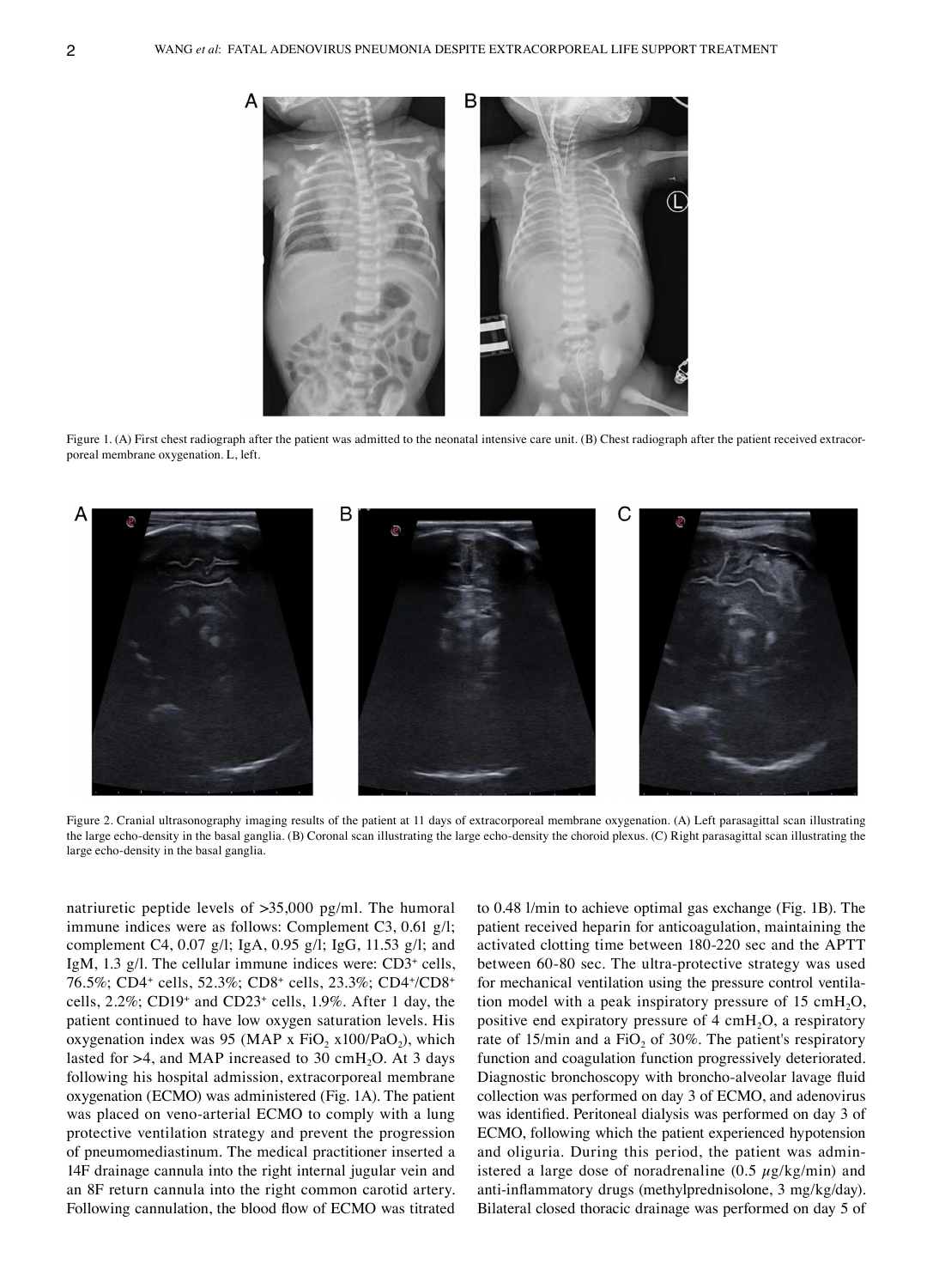ECMO, following pleural effusion. Diagnostic bronchoscopy was repeated on day 7 of ECMO which revealed bronchitis, blocked bronchi, and atelectasis. The coagulation function worsened, and the patient developed gastrointestinal bleeding and respiratory hemorrhage. Moreover, there was no notable improvement in the pulmonary symptoms. A cranial ultrasonography suggested massive intracranial hemorrhage (Fig. 2), and the patient succumbed after 11 days of ECMO.

## **Discussion**

With continuous developments in the field of perinatal medicine, a variety of anti‑infective drugs have been used, and notable progress has been made in the treatment of infectious diseases. Pneumonia remains the leading cause of mortality in infants, and distinguishing the pathogenic microorganisms at an early is a difficult task (5). The present study describes the clinical case of a neonate who received antimicrobial and ECMO therapy for respiratory distress syndrome. Subsequently, the patient was diagnosed with adenoviral infection based on blood and sputum sample analyses. The patient's clinical status continuously deteriorated, ultimately resulting in death following 11 days of ECMO treatment.

Neonatal adenovirus infection is uncommon, and the mortality rate of severe adenovirus disseminated infection in neonates is almost 67% (6). The lack of specific symptoms, early identification and effective treatment strategies all contribute to the high mortality rate and fatal outcome in the majority of cases.

The main clinical manifestations of adenovirus infection are similar to those of respiratory tract infections caused by a variety of other pathogens (7,8). Due to the lack of specific clinical features, the early diagnosis of neonatal adenovirus infection is difficult. The majority of these patients present with dyspnea and coagulation disorders, and rectifying hypoxemic respiratory failure may be difficult. Some patients develop refractory hypoxemia despite intubation and treatment with invasive mechanical ventilation.

Respiratory viral infections in the NICU remain under‑recognized, Common viruses that cause neonatal respiratory diseases include respiratory syncytial virus, parainfluenza virus, influenza virus, rhinoviruses, varicella virus, coronavirus and human metapneumovirus. To date, a routine test for detecting viruses is not available in the NICU due to the following reasons: i) The clinical symptoms and signs of viral infections are non-specific and overlap with other conditions of critically ill neonates; ii) laboratory examinations to confirm viral infection is difficult; and iii) effective treatment interventions are lacking (9).

The clinical manifestations of adenovirus infection are mainly a persistently high fever, cough, wheezing, and at times, respiratory failure and acute respiratory distress syndrome. Moreover, infants and neonates are susceptible to more severe complications, often with extrapulmonary dissemination (10).

Adenovirus is a non-enveloped double-stranded deoxyribonucleic acid virus. In total, there are 55 serotypes of adenovirus that are sub-divided into seven species  $(A \text{ to } G)$ , which may cause disease in humans. Types 3 and 7 are the most common pathogens causing pneumonia (11), and the majority of these infections occur in infants <2 years of age, typically resulting in gastrointestinal and respiratory tract manifestations. The adenovirus strain is easily isolated from nasopharyngeal secretions. In the present study, human adenovirus of species D‑53 (HAdV‑D53) was identified from bronchoalveolar lavage fluid and blood in this patient. HAdV-D53 is known as the cause of epidemic acute conjunctivitis (12). In addition, in the present study, HAdV‑D53 was also found in the breast milk of the patient's mother; furthermore, the medical worker also had severe acute conjunctivitis during the treatment period for this patient. It is considered that the virus is highly pathogenic and infectious.

ECMO has been applied more widely in the treatment of critically ill patients with respiratory and circulatory failure with the implementation of the pulmonary protective ventilation strategy (13). The success rate of treatment with ECMO is higher in children, particularly for neonatal respiratory diseases (14). Although the use of ECMO in patients with severe respiratory failure has been shown to lead to improved outcomes (15), there are very few cases in which ECMO therapy was administered for severe adenovirus pneumonia in neonates with poor coagulation function. ECMO in patients with refractory hypoxemia caused by adenovirus may increase the risk of bleeding due to the need of anticoagulation for circuit patency. Bleeding is considered one of the most severe complications of ECMO; thus, its use should perhaps be avoided as much as possible by pediatricians. However, the patient described herein presented with coagulation disorders at the beginning of ECMO, and several efforts were made to maintain clotting function following ECMO. Cranial sonography revealed hemorrhagic tracts in the brain. There is limited evidence or clinical experience available for successful treatment in neonates. Antiviral therapy, such as the use of ribavarin and cidofovir for adenoviral infection have been previously; however, no evident beneficial effect on the clinical status was observed (16,17).

In conclusion, adenovirus pneumonia in neonates is frequently disseminated and fatal, and needs to be differentiated from other conditions, such as sepsis and pneumonia caused by other pathogens. Rapid tests for detecting respiratory viruses are currently available and are crucial in the diagnosis of viral infections in high-risk infants. ECMO may provide an opportunity and time frame for neonates infected with adenovirus though which to improve. However, extrapulmonary complications significantly affect the prognosis.

#### **Acknowledgements**

Not applicable.

# **Funding**

The present study was supported by grants from the National Natural Science Foundation of China (grant nos. 81971423 and 81771626).

#### **Availability of data and materials**

The datasets used and/or analyzed during the current study are available from the corresponding author on reasonable request.